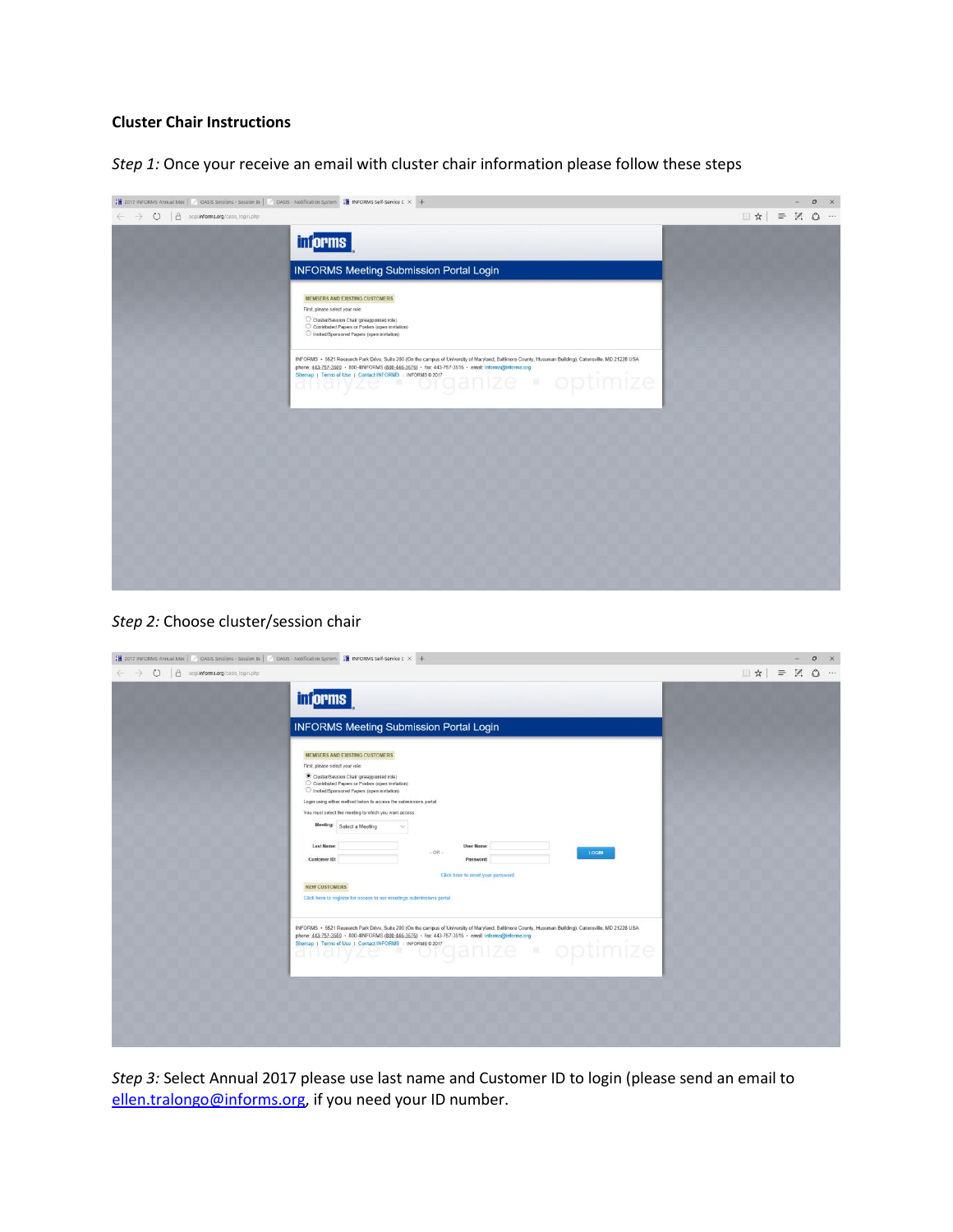*Step 4:* Enter a title, it can be the session chairs name or any title, once the session chair logs in they can update the title.

*Step 5:* Choose your Session Track Category in the pull done (cluster name).

## *Step 6:* Click to Save Data



## *Next screen page that will appear :*

| OASIS Sessions - Sessio X +      |                                                                                |                                                                                                                                                |                                                                                                                                                                  |
|----------------------------------|--------------------------------------------------------------------------------|------------------------------------------------------------------------------------------------------------------------------------------------|------------------------------------------------------------------------------------------------------------------------------------------------------------------|
| $\circ$                          |                                                                                |                                                                                                                                                | abstractsonline.com/cSessions/mySessions.asp/MID=44718xAID=4758xAcctKey=(8107C3D4-985A-46D7-9037-0918D2856876)&workflowID=18xworkflow=Cluster Invitation Process |
|                                  |                                                                                |                                                                                                                                                |                                                                                                                                                                  |
| <b>Session Summary</b><br>Logout | <b>Session Summary</b><br>· Click "Create New Session" to begin a new session. | · To view and revise a session, click into a session title below.<br>· To add an invited paper to a session, click into a session title below. |                                                                                                                                                                  |
|                                  | Session ID<br><b>General Session</b>                                           | <b>Session Title</b><br><b>Create Session</b>                                                                                                  | Activities (count: min/max)                                                                                                                                      |
|                                  | 15                                                                             | test 2                                                                                                                                         | Presenter (Primary:0 Alternate: 0:3/5)<br>Seation Chair (Primary:0 Alternate: 0:1/4)                                                                             |
|                                  | $13\,$                                                                         | test animal                                                                                                                                    | Presenter (Primary 0 Alternate: 0:3:5)<br>Session Chair (Primary:1 Alternate: 0:1/4)                                                                             |
|                                  | <b>Joint Session</b>                                                           | <b>Create Session</b>                                                                                                                          |                                                                                                                                                                  |
|                                  | ٠                                                                              | <b>TEST - Joint Test Session - test</b>                                                                                                        | Presenter (Primary 3 Alternate: 0:3/4)<br>Session Chair (Primary:2 Alternate: 0:1/4)                                                                             |
|                                  | <b>Plenary Session</b>                                                         | <b>Create Session</b>                                                                                                                          |                                                                                                                                                                  |
|                                  | $\mathcal{I}$                                                                  | TEST - Plenary Session #1                                                                                                                      | Presenter (Primary:1 Alternate: 0:1/1)<br>Session Chair (Primary:1 Alternate: 0:1/4)                                                                             |
|                                  | <b>Vendor Workshop Session</b>                                                 | <b>Create Session</b>                                                                                                                          |                                                                                                                                                                  |
|                                  | 12                                                                             | TEST - Vendor Workshop test2                                                                                                                   | Presenter (Primary 3 Alternate: 0:3/4)<br>Session Chair (Primary:2 Alternate: 0:1/4)                                                                             |
|                                  | <b>Workshop Session</b>                                                        | <b>Create Session</b>                                                                                                                          |                                                                                                                                                                  |
|                                  | $\overline{\mathbf{3}}$                                                        | TEST - Workshop Session Title                                                                                                                  | Presenter (Primary:2 Alternate: 0:3/4)<br>Session Chair (Primary:2 Alternate: 0:1/4)                                                                             |
|                                  |                                                                                |                                                                                                                                                |                                                                                                                                                                  |

*Step 7:* Click on Session Chairs(s)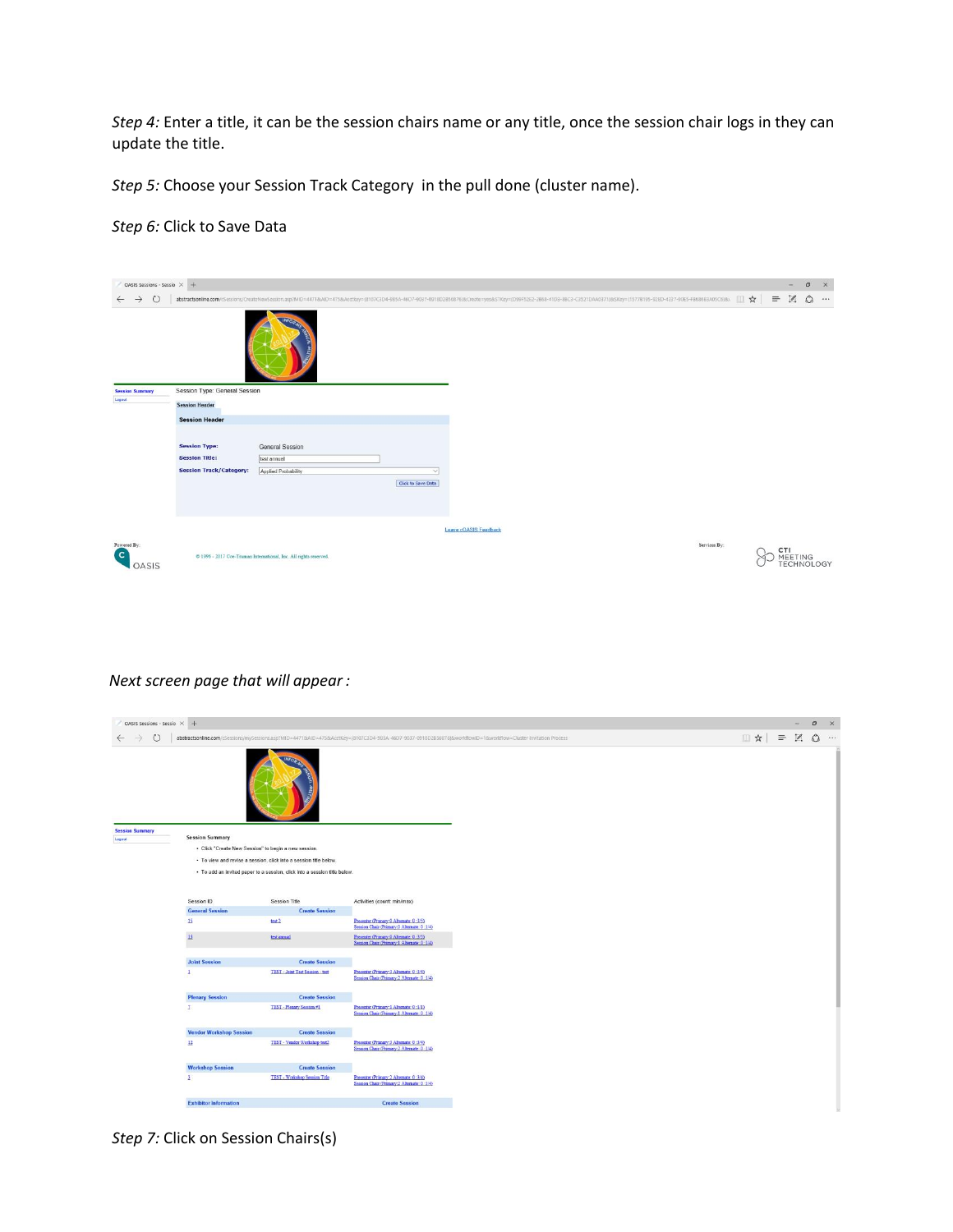

### *Step 8:* Click "Add"

 $\mathcal{L} = \{1, \ldots, n\}$ 

You will get a pop-up screen (be sure to allow pop-ups) type in session chair last name,

| OASIS Sessions - Session Building Module - Microsoft Edge   |                                                                                                                        |  | $\Box$       | $\times$                          |  |  |  |  |
|-------------------------------------------------------------|------------------------------------------------------------------------------------------------------------------------|--|--------------|-----------------------------------|--|--|--|--|
|                                                             | abstractsonline.com/cSessions/AuthorSearchService.asp?SKey={14B50D38-2F9C-4ACE-8245-484889066D91}&ActKey={5FA46EC6-2C1 |  |              |                                   |  |  |  |  |
|                                                             | INFORMS THREE WAS TO DAMN                                                                                              |  |              |                                   |  |  |  |  |
| * Last Name:<br><b>First Name:</b><br><b>Email Address:</b> | tralongo<br>Search                                                                                                     |  |              |                                   |  |  |  |  |
| Can't find your author? Enter your author here!             |                                                                                                                        |  |              |                                   |  |  |  |  |
|                                                             | <b>Leave cOASIS Feedback</b>                                                                                           |  |              |                                   |  |  |  |  |
| Powered By:<br>C<br>rights reserved.<br>OASIS               | @ 1996 - 2017 Coe-Truman International, Inc. All                                                                       |  | Services By: | CTI<br><b>MEET</b><br><b>TECH</b> |  |  |  |  |

 $\rightarrow$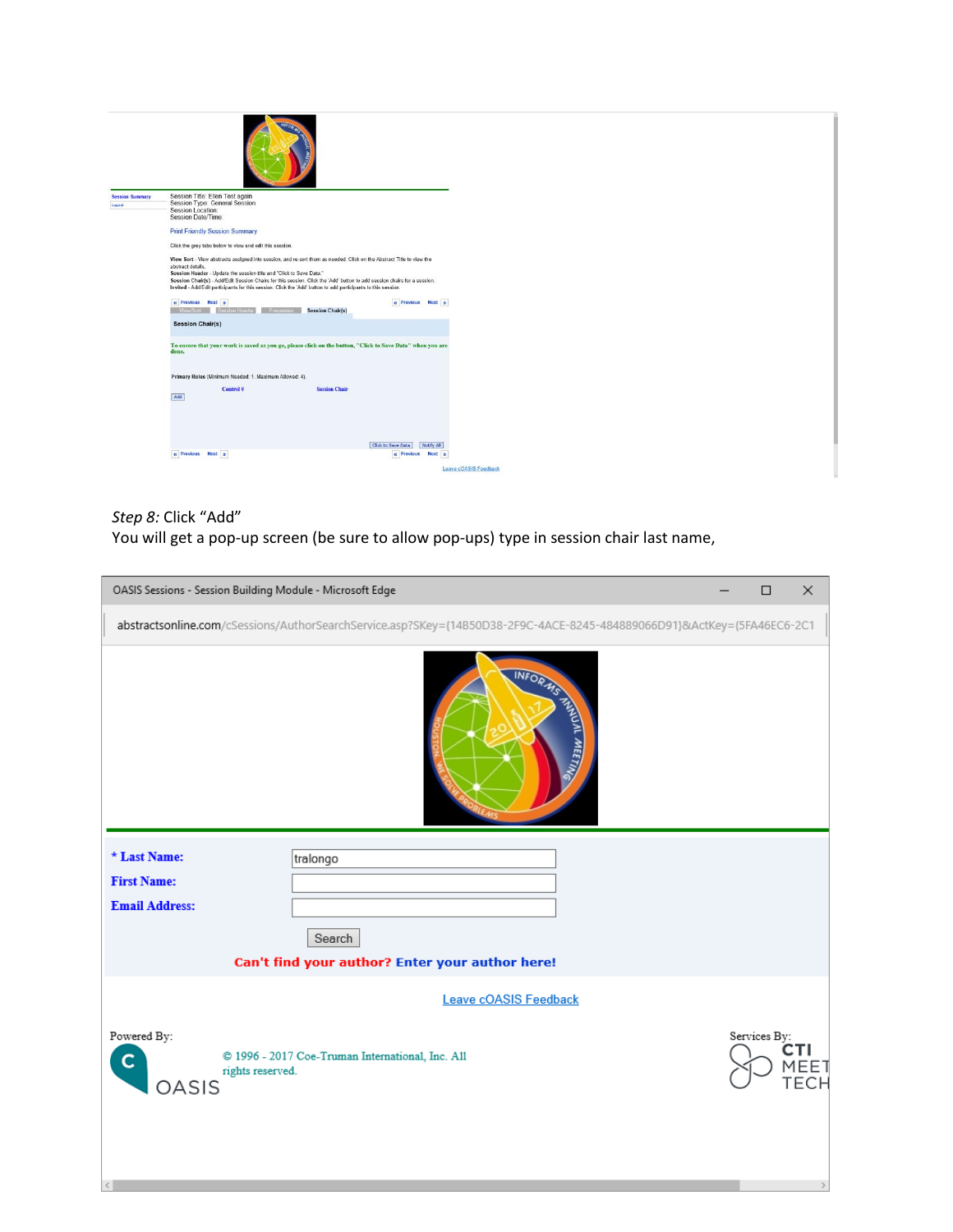### *Step 9:* Click "Search"

If you see the name of the person you are looking for click add, if you do not see it go back and add a first name and search, if it is still not there, click on Enter your author here!



*Step 10:* If the correct person shows up, click on save Control.

*Next screen page that will appear:*